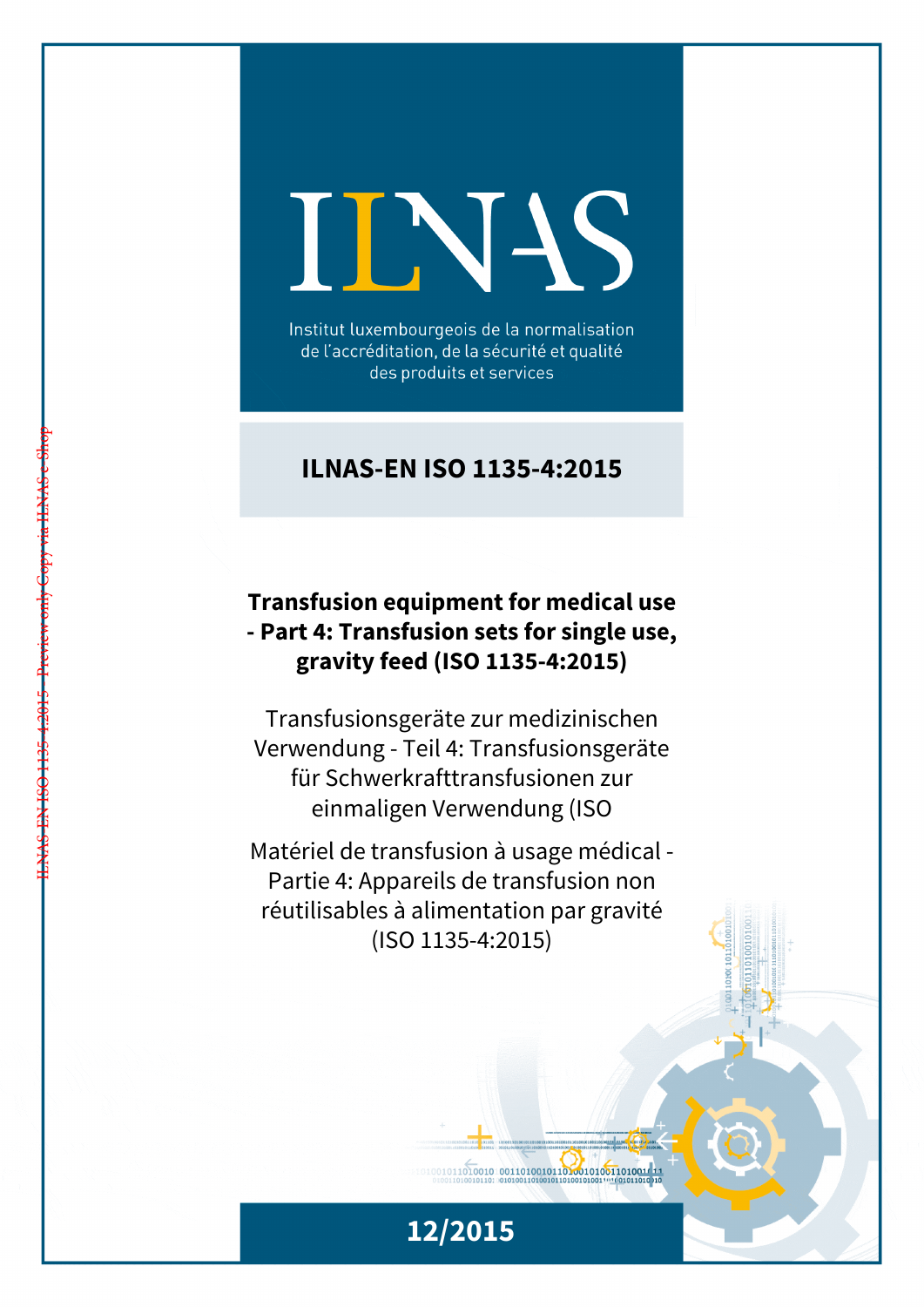#### **National Foreword**

This European Standard EN ISO 1135-4:2015 was adopted as Luxembourgish Standard ILNAS-EN ISO 1135-4:2015.

Every interested party, which is member of an organization based in Luxembourg, can participate for FREE in the development of Luxembourgish (ILNAS), European (CEN, CENELEC) and International (ISO, IEC) standards:

- Participate in the design of standards
- Foresee future developments
- Participate in technical committee meetings

https://portail-qualite.public.lu/fr/normes-normalisation/participer-normalisation.html

#### **THIS PUBLICATION IS COPYRIGHT PROTECTED**

Nothing from this publication may be reproduced or utilized in any form or by any mean - electronic, mechanical, photocopying or any other data carries without prior permission!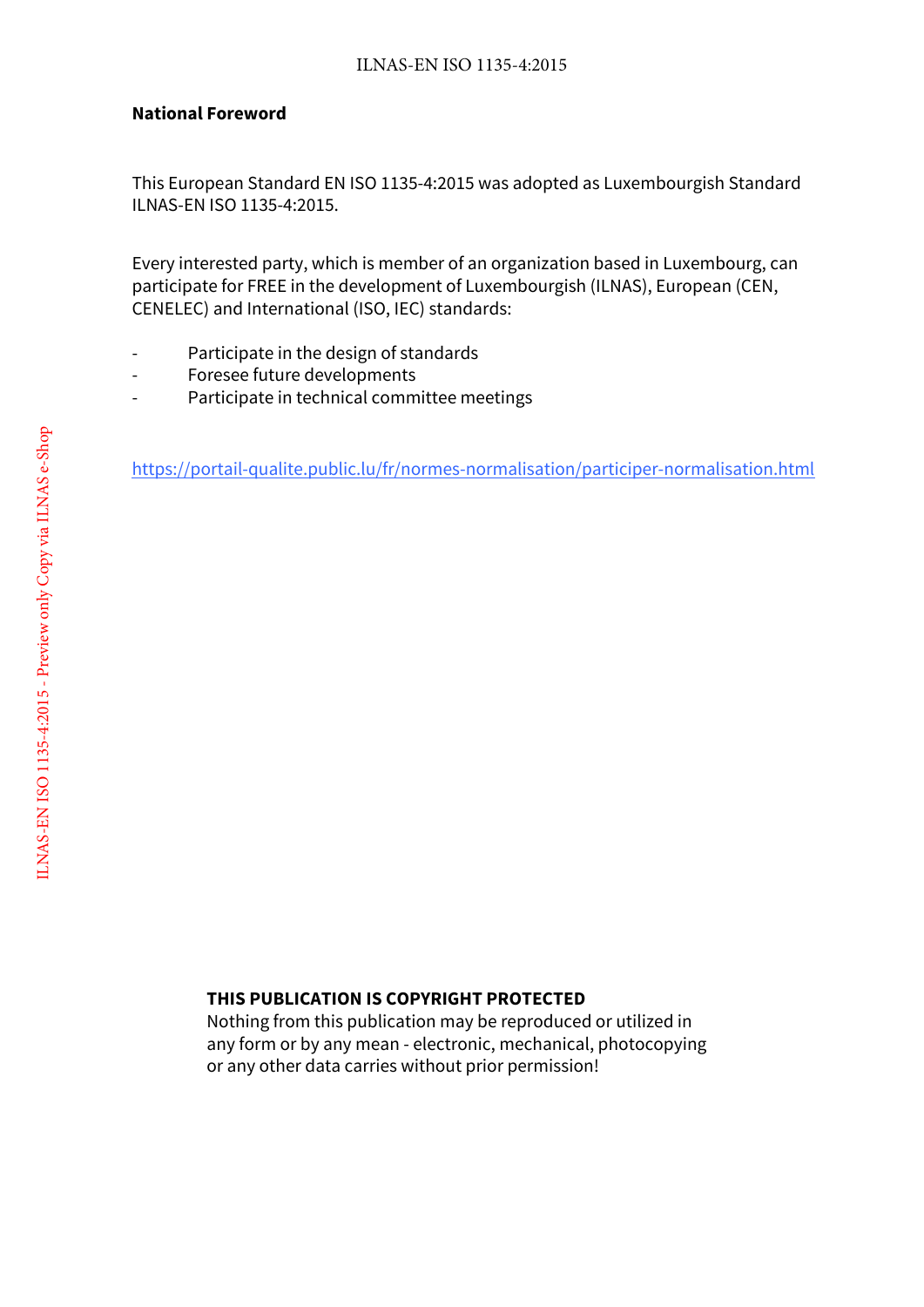# EUROPEAN STANDARD<sup>ILNAS-EN ISO 1135-4:20<sup>15</sup>N **ISO 1135-4**</sup>

# NORME EUROPÉENNE

# EUROPÄISCHE NORM

December 2015

ICS 11.040.20 Supersedes EN ISO 1135-4:2012

English Version

# Transfusion equipment for medical use - Part 4: Transfusion sets for single use, gravity feed (ISO 1135- 4:2015)

Matériel de transfusion à usage médical - Partie 4: Appareils de transfusion non réutilisables à alimentation par gravité (ISO 1135-4:2015)

 Transfusionsgeräte zur medizinischen Verwendung - Teil 4: Transfusionsgeräte für Schwerkrafttransfusionen zur einmaligen Verwendung (ISO 1135-4:2015)

This European Standard was approved by CEN on 24 July 2015.

CEN members are bound to comply with the CEN/CENELEC Internal Regulations which stipulate the conditions for giving this European Standard the status of a national standard without any alteration. Up-to-date lists and bibliographical references concerning such national standards may be obtained on application to the CEN-CENELEC Management Centre or to any CEN member.

This European Standard exists in three official versions (English, French, German). A version in any other language made by translation under the responsibility of a CEN member into its own language and notified to the CEN-CENELEC Management Centre has the same status as the official versions.

CEN members are the national standards bodies of Austria, Belgium, Bulgaria, Croatia, Cyprus, Czech Republic, Denmark, Estonia, Finland, Former Yugoslav Republic of Macedonia, France, Germany, Greece, Hungary, Iceland, Ireland, Italy, Latvia, Lithuania, Luxembourg, Malta, Netherlands, Norway, Poland, Portugal, Romania, Slovakia, Slovenia, Spain, Sweden, Switzerland, Turkey and United Kingdom.



EUROPEAN COMMITTEE FOR STANDARDIZATION COMITÉ EUROPÉEN DE NORMALISATION EUROPÄISCHES KOMITEE FÜR NORMUNG

**CEN-CENELEC Management Centre: Avenue Marnix 17, B-1000 Brussels** 

Ref. No. EN ISO 1135-4:2015 E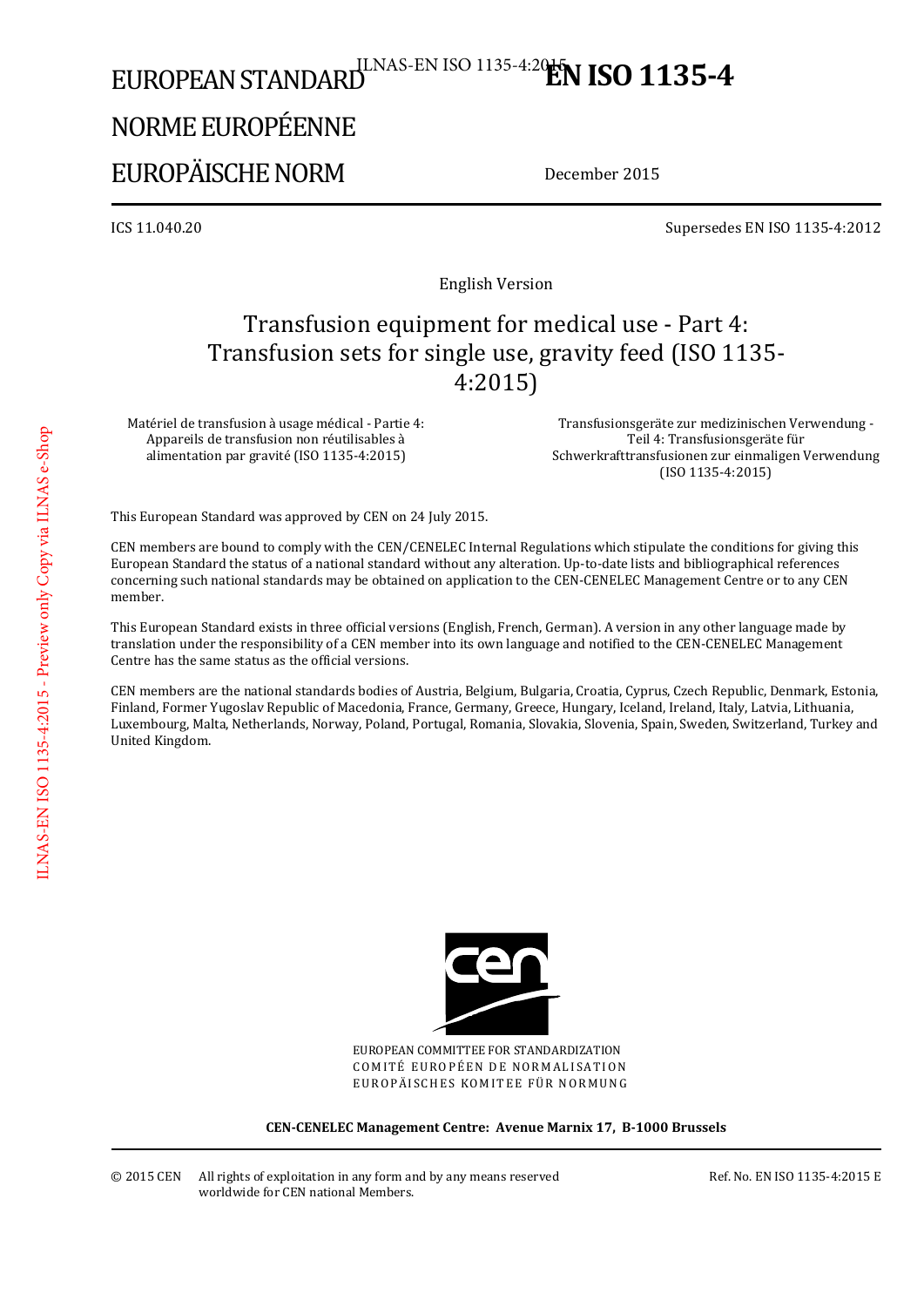| <b>Contents</b>                                                                      | Page |
|--------------------------------------------------------------------------------------|------|
|                                                                                      |      |
| Annex ZA (informative) Relationship between this European Standard and the Essential |      |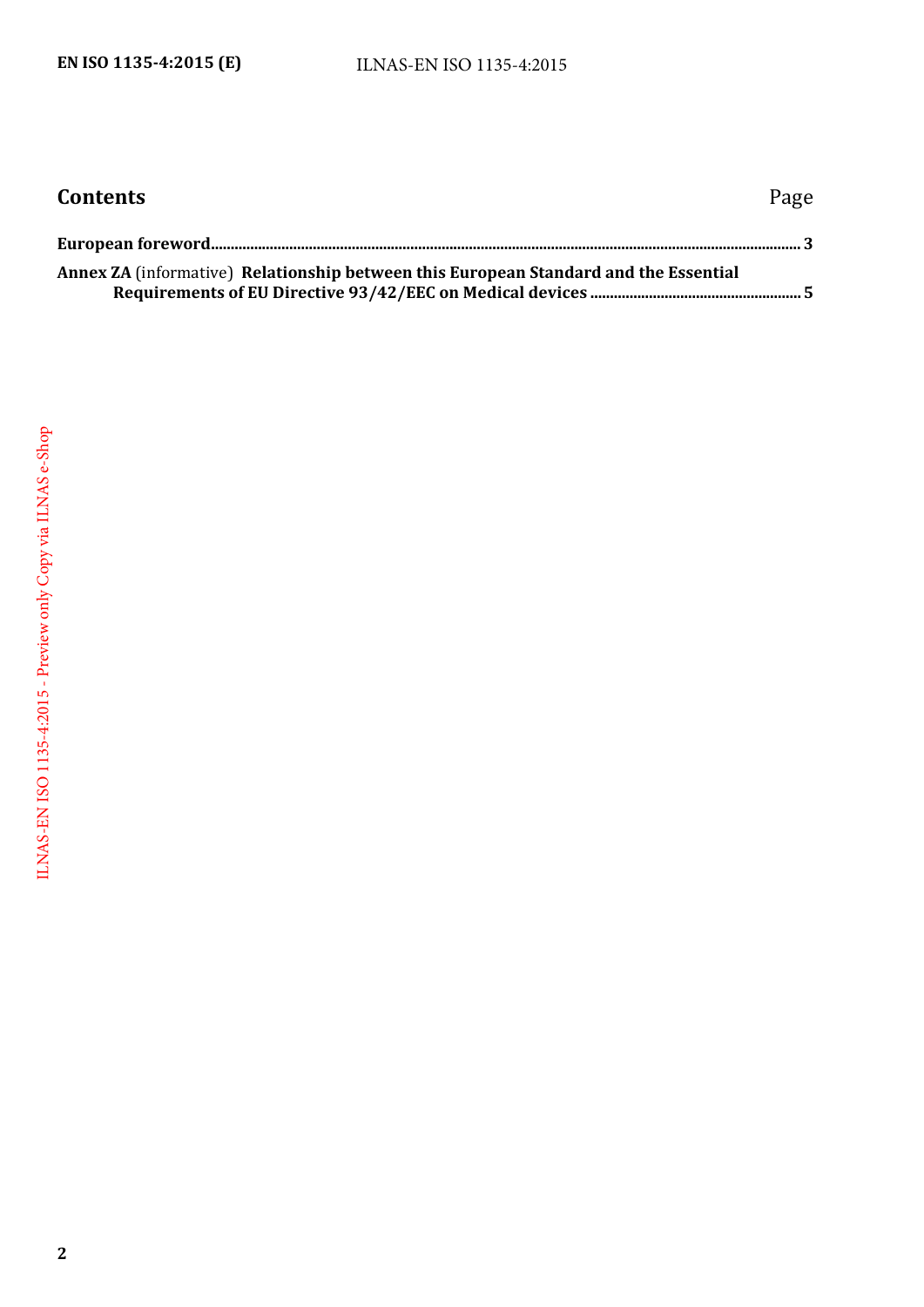## <span id="page-4-0"></span>**European foreword**

This document (EN ISO 1135-4:2015) has been prepared by Technical Committee ISO/TC 76 "Transfusion, infusion and injection, and blood processing equipment for medical and pharmaceutical use" in collaboration with Technical Committee CEN/TC 205 "Non-active medical devices" the secretariat of which is held by DIN.

This European Standard shall be given the status of a national standard, either by publication of an identical text or by endorsement, at the latest by June 2016, and conflicting national standards shall be withdrawn at the latest by June 2016.

Attention is drawn to the possibility that some of the elements of this document may be the subject of patent rights. CEN [and/or CENELEC] shall not be held responsible for identifying any or all such patent rights.

Together with EN ISO 1135-5:2015 this document supersedes EN ISO 1135-4:2012.

This document has been prepared under a mandate given to CEN by the European Commission and the European Free Trade Association, and supports essential requirements of EU Directive(s).

For relationship with EU Directive(s), see informative Annex ZA, which is an integral part of this document.

According to the CEN-CENELEC Internal Regulations, the national standards organizations of the following countries are bound to implement this European Standard: Austria, Belgium, Bulgaria, Croatia, Cyprus, Czech Republic, Denmark, Estonia, Finland, Former Yugoslav Republic of Macedonia, France, Germany, Greece, Hungary, Iceland, Ireland, Italy, Latvia, Lithuania, Luxembourg, Malta, Netherlands, Norway, Poland, Portugal, Romania, Slovakia, Slovenia, Spain, Sweden, Switzerland, Turkey and the United Kingdom.

#### **Endorsement notice**

The text of ISO 1135-4:2015 has been approved by CEN as EN ISO 1135-4:2015 without any modification.

The following referenced documents are indispensable for the application of this document. For undated references, the latest edition of the referenced document (including any amendments) applies. For dated references, only the edition cited applies. However, for any use of this standard 'within the meaning of Annex ZA', the user should always check that any referenced document has not been superseded and that its relevant contents can still be considered the generally acknowledged state-ofart.

When an IEC or ISO standard is referred to in the ISO standard text, this shall be understood as a normative reference to the corresponding EN standard, if available, and otherwise to the dated ISO or IEC standard, as listed in Table 1.

NOTE The way in which these references documents are cited in normative requirements determines the extent (in whole or in part) to which they apply.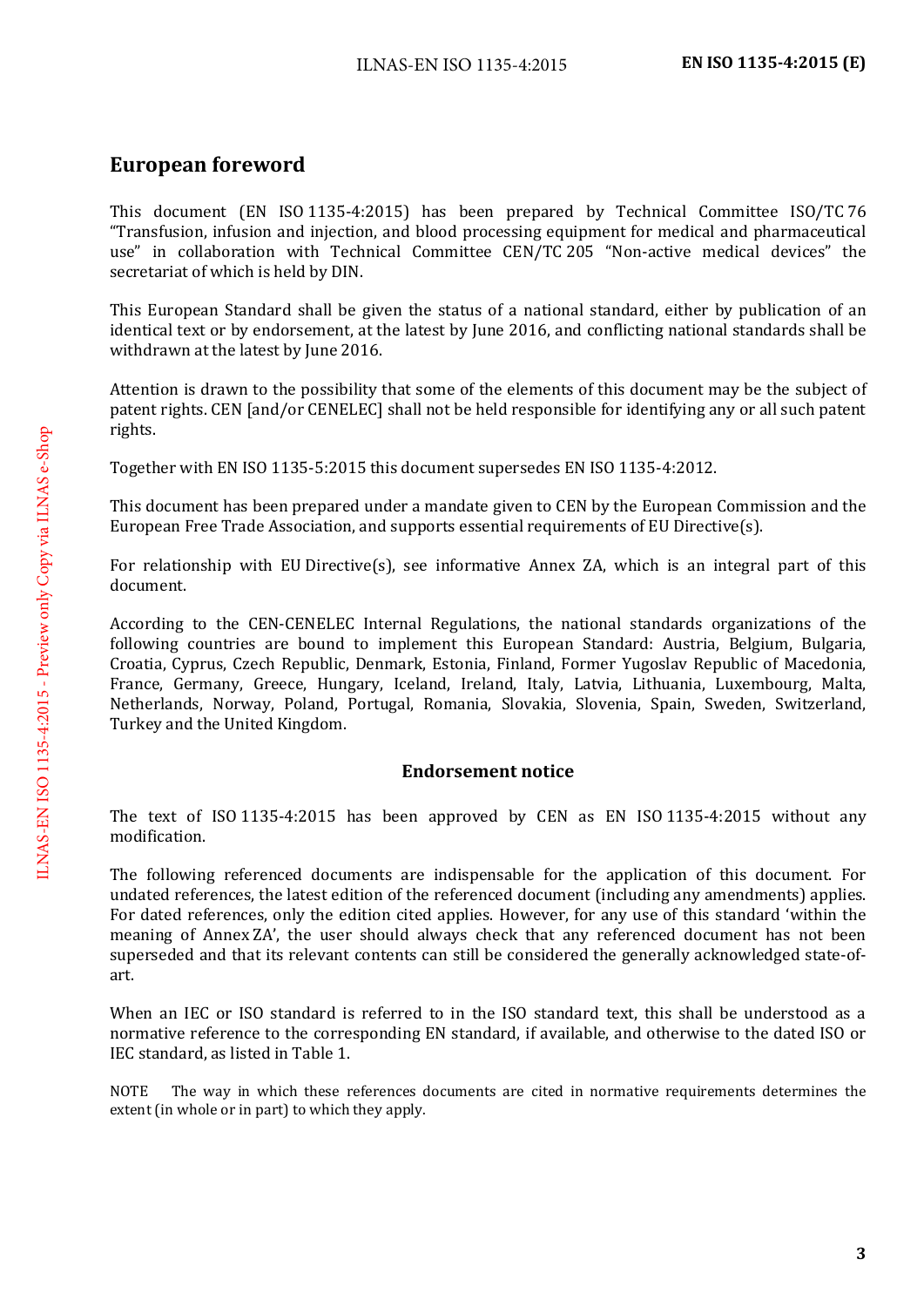| Table 1 — Correlations between undated normative references and dated EN and ISO standards |  |
|--------------------------------------------------------------------------------------------|--|
|--------------------------------------------------------------------------------------------|--|

| Normative references as listed in<br>Clause 2 of the ISO standard | <b>Equivalent dated standard</b> |                                                 |
|-------------------------------------------------------------------|----------------------------------|-------------------------------------------------|
|                                                                   | EN                               | <b>ISO or IEC</b>                               |
| ISO 594-1                                                         | ---                              | ISO 594-1:1986                                  |
| ISO 594-2                                                         | $--$                             | ISO 594-2:1998                                  |
| ISO 3696                                                          | EN ISO 3696:1995                 | ISO 3696:1987                                   |
| ISO 3826-1:2013                                                   | EN ISO 3826-1:2013               | ISO 3826-1:2013                                 |
| ISO 3826-2                                                        | EN ISO 3826-2:2008               | ISO 3826-2:2008                                 |
| ISO 7864                                                          | EN ISO 7864:1995                 | ISO 7864:1993                                   |
| ISO 10993-1                                                       | EN ISO 10993-1:2009              | ISO 10993-1:2009                                |
| ISO 10993-4                                                       | EN ISO 10993-4:2009              | ISO 10993-4:2002 plus<br>ISO 10993-4 AMD 1:2006 |
| ISO 14644-1                                                       | EN ISO 14644-1:1999              | ISO 14644-1:1999                                |
| ISO 15223-1                                                       | EN ISO 15223-1:2012              | ISO 15223-1:2012                                |